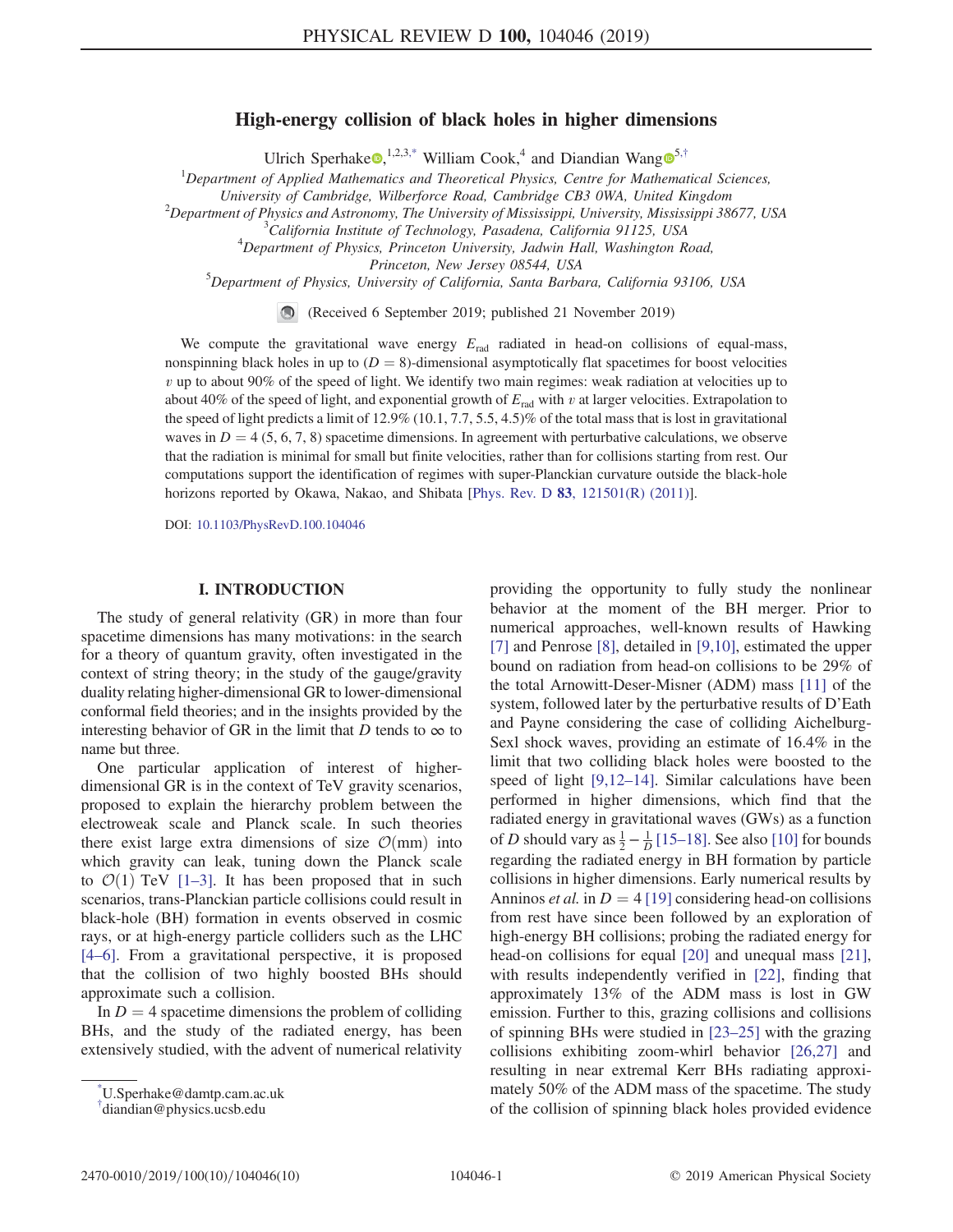for the so-called matter-does-not-matter conjecture, that in the limit of high boosts, as kinetic energy dominates, the internal structure of the colliding objects, such as their spins, ceases to affect the outcome of the collision, supported also by simulations of boosted collisions of fluid balls and boson stars [\[28](#page-8-14)–30].

To more accurately model the high-energy interactions of TeV gravity scenarios, it is necessary to explore such boosted BH collisions in more than four spacetime dimensions. Since the breakthrough in numerical relativity 33–31]], it has been possible to use numerical techniques to explore a variety of questions about fundamental physics [\[34,35\]](#page-8-16). In particular, the study of higher-dimensional spacetimes with numerical relativity has been very fruitful, allowing the investigation of the stability of black objects [\[36](#page-8-17)–40], as well as simulations of the collisions of black holes from rest [\[41,42\]](#page-8-18) and with initial momentum [\[43](#page-9-0)–45]. The work of Okawa *et al.* [\[45\]](#page-9-1) in particular has raised the interesting proposal that in grazing collisions in higher dimensions, super-Planckian curvature can be formed in regions outside of an event horizon.

In this paper we report on head-on, boosted collisions of nonspinning, Schwarzschild-Tangherlini BHs in spacetime dimensions  $D = 4, ..., 8$ , and investigate the energy radiated in the emission of gravitational waves. We also study regions of high curvature that appear to form outside of a common horizon. In Sec. [II](#page-1-0) we introduce the computational framework used to perform the simulations of these collisions. In Sec. [III A](#page-2-0) we present the results from tests of our numerical code, followed by the results of our simulations in Sec. [III B.](#page-3-0) We present our conclusions in Sec. [IV](#page-5-0) and the calculations that provide our boosted BH initial data in the Appendix. We use units where the speed of light and the Planck constant are  $c = \hbar = 1$ .

### II. COMPUTATIONAL FRAMEWORK

<span id="page-1-0"></span>The simulations reported below have been performed with the LEAN code [\[46,47\]](#page-9-2) which employs the Baumgarte-Shapiro-Shibata-Nakamura-Oohara-Kojima (BSSNOK) [48–[50\]](#page-9-3) formulation of the Einstein equations and the moving puncture approach for modeling BHs [\[32,33\]](#page-8-19). LEAN is based on the CACTUS computational toolkit [\[51,52\]](#page-9-4) and uses mesh refinement provided by CARPET [\[53,54\]](#page-9-5). In this work we focus on higher-dimensional general relativity and consider asymptotically flat, D-dimensional spacetimes with  $SO(D-3)$  isometry, i.e., rotational symmetry in all but three spatial dimensions. This class of spacetimes includes, among other configurations, the head-on collision of nonspinning BHs, which are the main subject of our study.

For spacetimes with this symmetry, there are different approaches to dimensionally reduce the problem to an effectively three-dimensional computational domain where a few extra field variables encode all information about the extra dimensions [\[36,55](#page-8-17)–59]; see also the review [\[34\]](#page-8-16). Here we use an approach sometimes referred to as the modified cartoon method which represents a generalization of the cartoon technique developed for the modeling of axisymmetric spacetimes in  $3 + 1$  codes in Ref. [\[60\].](#page-9-6) The specific set of equations and variables we use are those detailed in [\[61\]](#page-9-7).

The physical analysis of our simulations relies on the computation of the GW energy emitted during the collisions and the properties of the remnant BH formed therein. We extract the GW energy using the numerical implementation of Ref. [\[62\]](#page-9-8) which is based on the projections of the Weyl tensor [\[63\]](#page-9-9) analogous to the Newman-Penrose scalars commonly employed in four-dimensional BH simulations. For the diagnostics of the remnant BHs, we compute the apparent horizon (AH) using the higher-dimensional AH finder of Ref. [\[44\]](#page-9-10) which is based on the techniques developed in Refs. [\[64,65\].](#page-9-11)

In previous studies of boosted BH binaries in four or more spacetime dimensions, we have used conformally flat initial data of Bowen-York [\[66\]](#page-9-12) type which are analytic solutions of the momentum constraints and where the Hamiltonian constraint reduces to a differential equation for the conformal factor that is conveniently solved in the so-called puncture approach [\[67,68\].](#page-9-13) This approach generalizes in a natural way to higher dimensions [\[43,69\]](#page-9-0) but, in either four or more dimensions, these data contain spurious or "junk" gravitational radiation that rapidly increases with the initial boost and leads to large numerical uncertainties above  $v \gtrsim 0.7$ ; cf. Fig. 3 in [\[20\].](#page-8-9) More recently, Healy et al. [\[22\]](#page-8-11) achieved a reduction of the spurious GW content by using a nonflat conformal metric with appropriate attenuation functions, reducing the overall error budget in high-energy collisions in four dimensions.

Here we use a relatively simple construction of initial data following the approach of [\[45\],](#page-9-1) which we find to result in negligible spurious radiation over the entire parameter range explored. These data consist of the superposition of boosted Tangherlini [\[70\]](#page-9-14) BHs in isotropic coordinates. This ingredient is the main change in our present study compared to our previous work and is described in more detail in the Appendix.

#### III. RESULTS

<span id="page-1-1"></span>In the limit of a single nonboosted BH, our initial data reduce to the Tangherlini metric in isotropic coordinates [\(A4\),](#page-6-0) described by one free parameter  $\mu$  that determines the ADM mass M of the spacetime and the Schwarzschild radius  $R<sub>S</sub>$  of the BH according to [\[71\]](#page-9-15) [see also Eq. [\(A2\)\]](#page-6-1)

$$
M = \frac{(D-2)\Omega_{D-2}}{16\pi G} \mu, \qquad R_S^{D-3} = \mu.
$$
 (1)

Here  $\Omega_{D-2}$  denotes the area of the  $D-2$  unit sphere. The superposition of  $N$  such BHs initially at rest represents the analog of Brill-Lindquist [\[72\]](#page-9-16) initial data whose ADM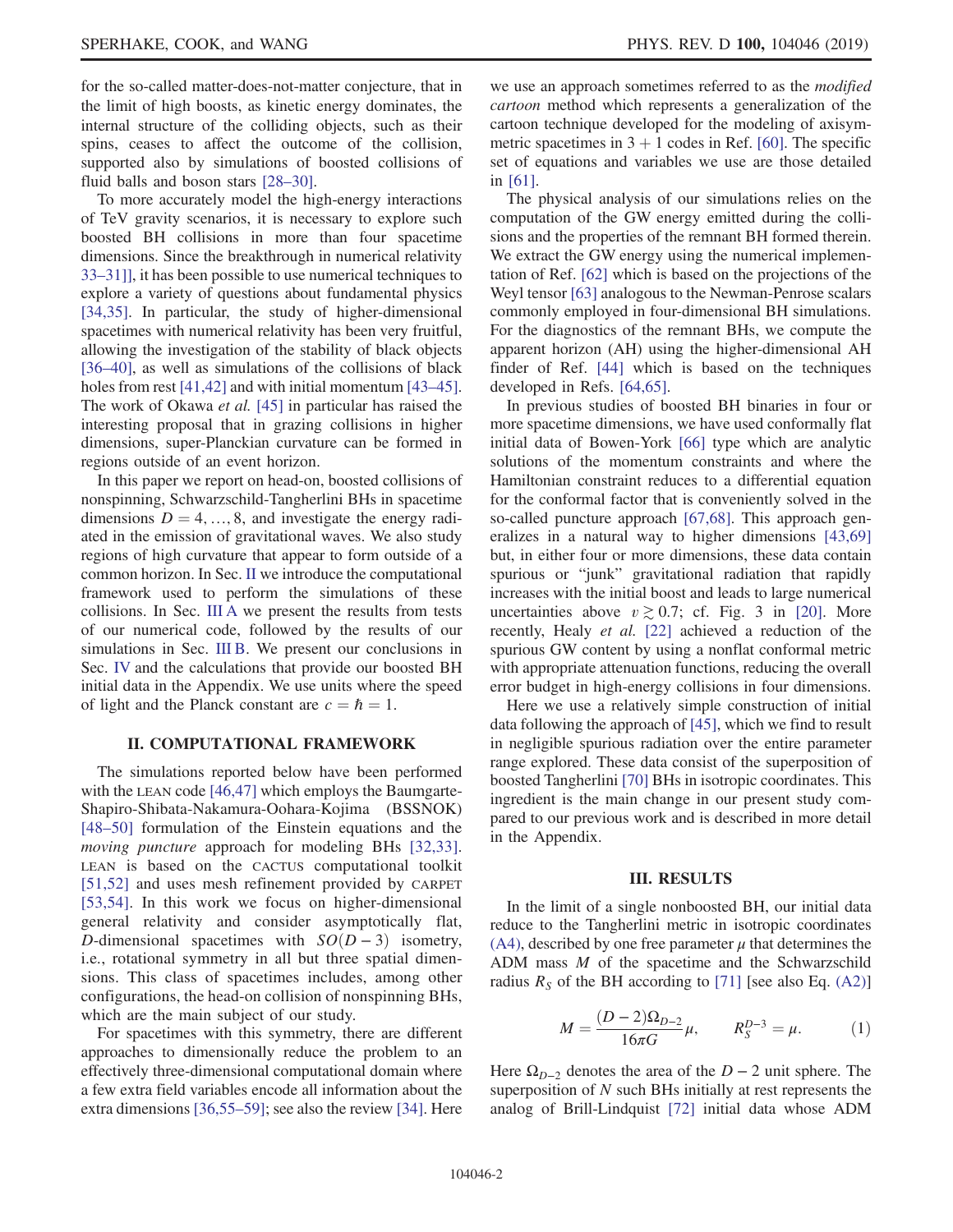mass is, in the limit of large separations, the sum of the individual BH masses.

Here we focus on head-on collisions of two equal-mass, nonspinning BHs,  $A$  and  $B$ , characterized by three parameters: the initial position  $x = \pm x_0$ , the number D of spacetime dimensions and the initial velocity  $v_i = v_0 =$ spacetime dimensions, and the initial velocity  $v = v_B$  $-v_A$  in the center-of-mass frame. The boost enters the total mass of the system in the form of a Lorentz factor  $\gamma =$  $1/\sqrt{1 - v^2}$  and we accordingly determine the ADM mass of a binary spacetime from Eq. [\(1\)](#page-1-1) with the substitution  $\mu = \gamma(\mu_A + \mu_B)$ . In the remainder of this work, we measure energy in units of the ADM mass, and length and time in units of the Schwarzschild radius associated with the rest mass of the BH system, i.e.,  $R_S = (\mu_A + \mu_B)^{1/(D-3)}$ .<br>For our set of BH binaries, we fix  $r_S/R_S = 10$ , yar

For our set of BH binaries, we fix  $x_0/R_s = 10$ , vary the number of dimensions from  $D = 5$  to  $D = 8$  and consider initial boost velocities up to a D-dependent maximal velocity,  $v_{\text{max}} = 0.91(0.85, 0.8, 0.7)$  in  $D = 5(6, 7, 8)$ . The limitations in the velocity range arise from achieving numerically stable evolutions of the increasingly steep gradients of the metric fields encountered at larger D.

For our simulations we have used a grid setup (in units of  $R_S$ )

 $\{(288, 144, 96, 64) \times (5, 2.5, 1.25, 0.625), h = 1/96\}$ 

using the notation of Sec. II E in [\[46\].](#page-9-2) In the following we first discuss code tests to calibrate numerical uncertainties and validate the suitability of our initial data. Next, we present and discuss the results obtained from our set of simulations.

#### A. Code tests

<span id="page-2-0"></span>The initial data constructed according to the procedure of the Appendix only satisfy the Einstein constraints if assuming one of the following limits: (i) large initial separation  $x_0 \to \infty$ , (ii) vanishing velocity  $v \to 0$ , or (iii) ultrarelativistic velocities  $v \rightarrow 1$  (where we recover the Aichelburg-Sexl metric [\[73\]](#page-9-17) and the gravitational field of an individual "hole" is nonvanishing only on a plane orthogonal to the direction of motion). An additional mitigating factor arises from the relatively fast falloff of the metric in higher dimensions. Nevertheless, it is imperative to verify that constraint violations do not adversely affect our results beyond the level of accuracy inherent to the numerical time evolution of the Einstein equations. This numerical error is estimated below as about 2.5%.

We have verified the consistency of our initial data through the following three tests. First, we compute a numerical estimate  $M_{num}$  for the ADM mass of the binary initial data from the metric components [see, e.g., Eq. (134) in [\[34\]](#page-8-16) ]. This value is compared with the sum

$$
M = \gamma \frac{(D-2)\Omega_{D-2}}{16\pi G} (\mu_{\mathcal{A}} + \mu_{\mathcal{B}}),
$$

<span id="page-2-1"></span>

FIG. 1. The normalized difference between the analytic and numerical ADM mass,  $|M - M_{num}|/M$ , as obtained from the initial data of the Appendix for  $D = 5, 6, 7$  and 8 and the different initial velocities is shown as black  $\times$  symbols. The red  $+$  symbols likewise denote deviations in the expected energy balance between the total ADM mass  $M$ , the horizon mass  $M_{AH}$  of the merger remnant BH and the radiated GW energy, i.e.,  $|M - E_{\text{rad}} - M_{\text{AH}}|/M$ .

which gives the total mass of two BHs with Lorentz factor  $\gamma$ in the large-separation limit. The normalized difference  $(M - M_{num})/M$  is displayed as black × symbols in Fig. [1](#page-2-1) for our set of simulations. The excellent agreement (to within  $10^{-4}$  or better) demonstrates consistency of the initial data with the mass energy of a boosted BH binary.

The second test addresses the energy balance throughout the entire time evolution. Assuming that the spacetime settles down to a stationary vacuum BH at late times, the ADM mass  $M$  has to be equal to the sum of the postmerger remnant BH mass  $M_{AH}$  and the energy  $E_{rad}$ lost in gravitational radiation. The fractional deviation  $(M - E_{rad} - M_{AH})/M$  from energy conservation is shown as the red  $+$  symbols in Fig. [1](#page-2-1) and demonstrates that energy is conserved in our simulations below the percent level. The accuracy of this test is limited by the discretization error of the horizon mass determined in [\[44\]](#page-9-10) to be about 0.5% for the resolution employed here.

For the third consistency test, we have checked the convergence of the Hamiltonian constraint [see, e.g., Eq. (54) in [\[34\]](#page-8-16) ] for the specific configuration  $D = 8$ ,  $v = 0.6$ . This choice has been motivated by the fact that we generally found it most difficult to achieve stable and accurate simulations for the case of moderate to high velocities in  $D = 8$  dimensions; this is likely due to the increasingly steep gradients in the metric variables as the number of dimensions increases. In order to monitor the behavior of the constraints, we have additionally evolved this configuration with a grid resolution  $h = R<sub>S</sub>/64$ . Figure [2](#page-3-1) displays the violations of the Hamiltonian constraint along the collision axis at times  $t = 9.6R<sub>S</sub>$  (the infall phase before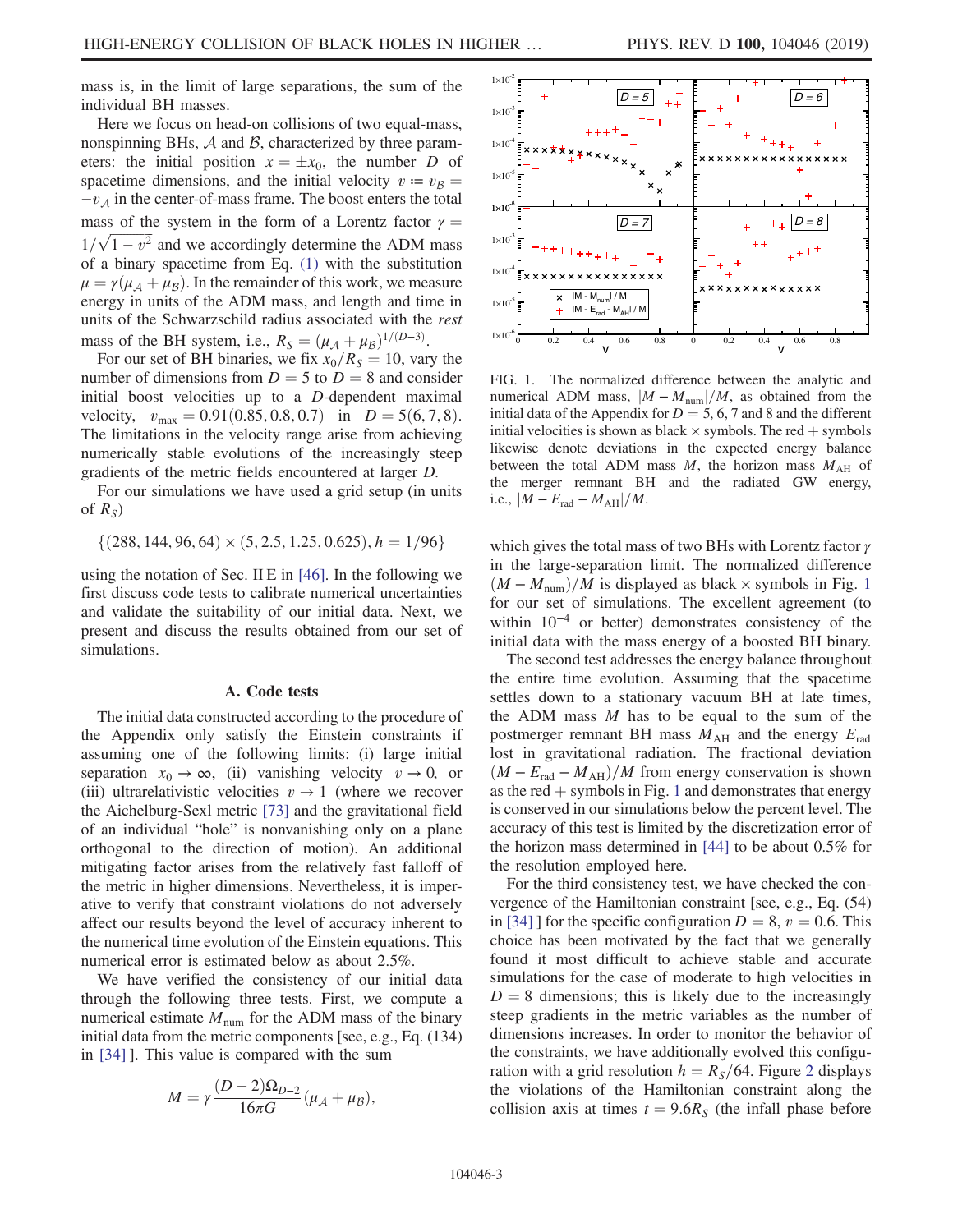<span id="page-3-1"></span> $\frac{1\times10^{-14}}{1\times10^{2}}$  $1\times10^{-1}$  $1\times10^{-1}$  $1\times10$  $1\times10$  $1\times10$  $1\times10^{-2}$  $1\times10$ <sup> $\sigma$ </sup>  $1\times10$  $H_{64}$  $\textsf{Q}^3\,\textsf{H}_{\mathsf{96}}$ 0 20 40 60 80 100  $x/R<sub>S</sub>$  $1\times10$  $1\times10^7$  $1 \times 10^{-1}$  $1\times10$  $1\times10$  $1\times10^7$  $1\times10^7$  $1\times10$ <sup> $\degree$ </sup>  $H_{64}$  $\mathsf{Q}^3\,\mathsf{H}_{\mathsf{96}}$  $t = 9.6 R_{\rm s}$  $t = 80 R$ 

FIG. 2. The Hamiltonian constraint along the collision axis for a binary with  $v = 0.6$  in  $D = 8$  dimensions. Note that only the range  $x \ge 0$  is shown, as the second BH and the range  $x < 0$  are incorporated through reflection symmetry across the origin. The times  $t = 9.6R_s$  and  $t = 80R_s$  correspond to the infall and postmerger stages of the collision. The high-resolution results (red dashed curves) have been amplified by a factor  $Q^3$ ,  $Q = 96/64$ , to approximately match the low-resolution results, indicating convergence at about third order. The loss of convergence at  $\sim 10^{-13}$  is due to roundoff error.

merger) and  $t = 80R<sub>S</sub>$  (in the postmerger ringdown phase). The high-resolution results have been amplified by a factor  $Q^3$  with  $Q = 96/64$  and the resulting agreement of the curves thus obtained indicates convergence at about third order, which is in agreement with the use of fourth- and second-order ingredients in the discretization [\[46\]](#page-9-2). The loss of convergence at a level of about  $10^{-13}$  is due to the roundoff error of the double precision variables employed in the code. We observe the same behavior for the momentum constraint, which results in a figure very similar to Fig. [2](#page-3-1), also showing convergence at  $\approx$  third order.

In order to estimate the discretization error of our results, we have also studied the convergence of the energy  $E_{rad}$ radiated from this configuration in GWs. We have complemented the above simulations with a third run at resolution  $h = R_s/48$ ; unlike the constraints, we do not know the continuum limit of  $E_{rad}$  and, hence, need this extra run. The GW energy  $E_{rad}$  is shown in Fig. [3.](#page-3-2) The differences in  $E_{rad}$  indicate convergence between third and fourth order, and we estimate the uncertainty due to discretization using the more conservative third-order Richardson extrapolation. This yields a numerical uncertainty of 1.5% for the high resolution ( $h = R<sub>S</sub>/96$ ). Note that the results of Fig. [3](#page-3-2) contain the spurious gravitational radiation of the initial data, but this content is so small that it is not perceptible in the plots, about  $10^{-7}M$  for this configuration. Even though its contribution can be larger,

<span id="page-3-2"></span>

FIG. 3. The energy released in gravitational radiation in the collision of a BH binary starting with  $v = 0.6$  in  $D = 8$ dimensions. (Upper panel) The results obtained for the different resolutions and the prediction obtained from third-order Richardson extrapolation. (Lower panel) The differences between the individual simulations. The high versus medium resolution differences have been amplified by factors  $Q_3 = 1.947$  and  $Q_4 =$ 2.692 expected for third- and fourth-order convergence. The results indicate convergence in between and we estimate the uncertainty using the more conservative third-order extrapolation to the continuum limit.

especially in  $D = 5$ , we have found the spurious GW content to be orders of magnitude below the discretization error in all configurations. This is in marked contrast to the major role of the junk radiation in the error budget of our evolutions of conformally flat data (see, e.g., [\[20\]\)](#page-8-9) and represents a major benefit of the superposed BH initial data.

We have analyzed two further sources of numerical uncertainties. First, the extraction of the gravitational radiation at finite radius incurs an error which we estimate through extrapolation to infinity using a series expansion in  $1/r$ ; cf. Sec. II in [\[74\].](#page-9-18) We find this error to be about 1% for  $D = 5$  and significantly lower for  $D > 5$ . We attribute the small magnitude of this error once more to the rapid falloff of the metric fields in higher dimensions, which implies an approximately flat background metric at smaller radii than in four spacetime dimensions. Finally, we have varied the initial position of the BHs and find that the value  $x_0 =$  $10R_s$  is sufficiently large that a further increase of  $x_0$  leads to no significant changes in the results. In summary, we estimate the relative numerical uncertainty of our results as about 2.5%.

## <span id="page-3-0"></span>B. Numerical results and comparison with analytic calculations

The first main result of our work is displayed in Fig. [4](#page-4-0), which shows the energy radiated in GWs from a binary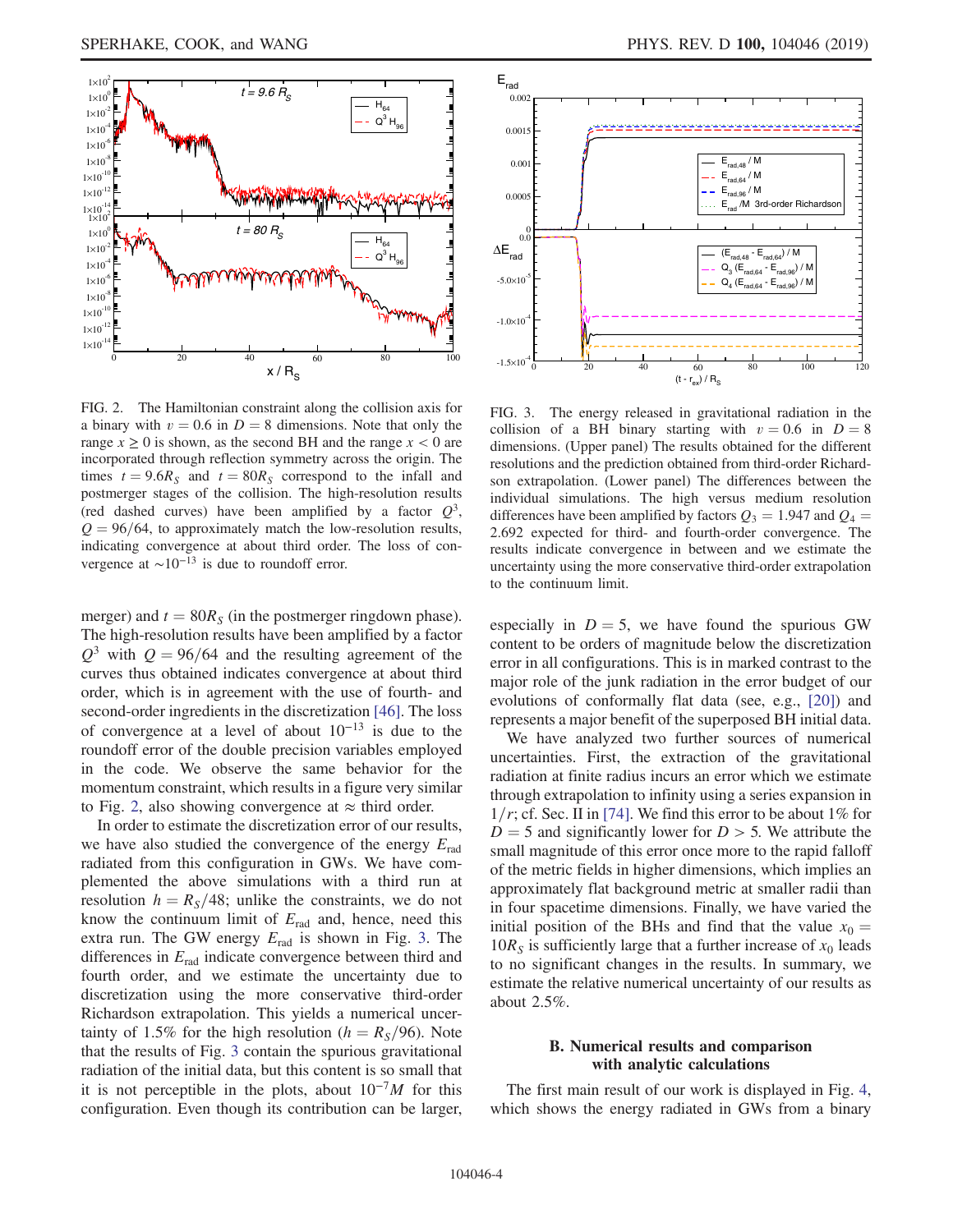<span id="page-4-0"></span>

FIG. 4. The energy  $E_{rad}$  radiated in gravitational waves from the head-on collision of two equal-mass nonspinning BHs with initial velocity  $v$  in  $D$  spacetime dimensions. The fits have been computed from data with  $v \geq 0.4$  assuming a functional relation  $\log E_{\text{rad}} = a_0 + a_1 v$ . The results have been rewritten to facilitate easy reading of the limit  $E_{rad}(v \rightarrow 1)$ .

with initial boost velocity  $v$  in  $D$  spacetime dimensions. The data have been complemented with those obtained in Ref. [\[20\]](#page-8-9) for collisions in  $D = 4$  dimensions.

For all values D, two regimes are distinct in the figure. At velocities  $v \lesssim 0.4$ , the radiated energy shows mild variation around the rest-mass limit  $E_{rad}(v = 0)$  whereas for  $v \gtrsim 0.4$ the energy grows approximately exponentially with  $v$ ; note the logarithmic scale on the vertical axis. Contrary to what might be expected intuitively, the lowest radiation efficiency for a given D is not always realized in the rest-mass limit. For  $D \geq 6$ , the function  $E_{rad}(v)$  exhibits a minimum at finite  $v \approx 0.25$ . This behavior has in fact already been noticed in point-particle calculations by Berti et al. [\[75\].](#page-9-19) In their Fig. [1](#page-2-1), the energy radiated in collisions starting from rest exceeds that for mild boost velocities for  $D \geq 6$ ; note that, contrary to our Fig. [4,](#page-4-0) their horizontal axis denotes the number of dimensions while different symbols mark the velocity. For  $D = 11$ , their rest-mass case produces even more radiation than the ultrarelativistic limit. Our dataset does not allow a clear verification of whether this unexpected phenomenon persists in the comparable mass limit, but applying fits to our numerical data confirms that the radiative efficiency in the ultrarelativistic limit decreases for larger D.

For our fits, we have considered only data at  $v \ge 0.4$ , where we observe an approximately linear growth of  $\log E_{\text{rad}}$  with v. We therefore apply for each value of D a regression of the form

$$
\log E_{\text{rad}} = a_0 + a_1 v. \tag{2}
$$

<span id="page-4-2"></span>It is straightforward to translate the resulting coefficients into the following notation, where the coefficient in front represents the limit  $E_{\text{rad}}(v \to 1)$ ,

$$
E_{\text{rad}} = (0.129 \pm 0.03) \times 10^{(3.12 \pm 0.05)(v-1)} \text{ in } D = 4,
$$
  
\n
$$
E_{\text{rad}} = (0.101 \pm 0.010) \times 10^{(2.88 \pm 0.03)(v-1)} \text{ in } D = 5,
$$
  
\n
$$
E_{\text{rad}} = (0.077 \pm 0.008) \times 10^{(3.05 \pm 0.03)(v-1)} \text{ in } D = 6,
$$
  
\n
$$
E_{\text{rad}} = (0.055 \pm 0.005) \times 10^{(3.28 \pm 0.03)(v-1)} \text{ in } D = 7,
$$
  
\n
$$
E_{\text{rad}} = (0.045 \pm 0.008) \times 10^{(2.88 \pm 0.05)(v-1)} \text{ in } D = 8.
$$
  
\n(3)

The minor deviation of the result for  $D = 4$  in this list from the ultrarelativistic limit reported in [\[20\]](#page-8-9) is due to the different functional relations employed in the fits.

It has been noted in Ref. [\[42\]](#page-9-20) that the overall reduction of the radiated energy with increasing D bears a qualitative resemblance to the decreasing surface area of the Ddimensional unit sphere,  $A_{D-2} = 2\pi^{(D-1)/2}/\Gamma[(D-1)/2]$ . The D dependence of the radiation efficiency, however, will also be affected by the increasingly steep strong-field gradients in larger D. These would be expected to result in a more violent interaction, but also imply that this interaction occurs increasingly close to merger such that more of the strong-field dynamics are captured inside the common apparent horizon and cannot radiate to infinity. The net impact of these competing effects is not obvious, but our numerical results demonstrate dominance of those effects reducing  $E_{\text{rad}}$ .

We next investigate whether our data confirm the intriguing observation by Okawa et al. [\[45\]](#page-9-1) that highenergy BH collisions in higher dimensions may form regions of super-Planckian curvature that are not hidden inside an event horizon. For this analysis, Okawa et al. compute the Kretschmann scalar  $K^2 = R^{ABCD}R_{ABCD}$ (where  $A, B, \ldots = 0, \ldots, D - 1$ ) and normalize the result with the corresponding value obtained on the horizon of a BH with a mass equal to the Planck mass. Their Fig. [2](#page-3-1) displays the Kretschmann scalar thus normalized, and identifies a region of super-Planckian curvature around the origin and outside the BH's apparent horizons.

We have explored this phenomenon for our head-on collision with  $v = 0.85$  in  $D = 6$  dimensions. Some care is required in the comparison, however, because we use the convention of [\[71\]](#page-9-15) and write the Einstein equations as  $G_{AB} = 8\pi G T_{AB}$  for all values of D, which mildly differs from the convention of [\[45\].](#page-9-1) For our choice, the mass of a Tangherlini BH with mass parameter  $\mu$  is given by Eq. [\(1\)](#page-1-1). We regard a BH as in the Planckian regime if its Compton wavelength  $1/M_p$  (recall that we set  $\hbar = c = 1$ ) is equal to its horizon radius, i.e.,

<span id="page-4-1"></span>
$$
\frac{1}{M_p^{D-3}} \stackrel{!}{=} r_S^{D-3} = \mu = \frac{16\pi GM_p}{(D-2)\Omega_{D-2}}
$$

$$
\Rightarrow M_p^{D-2} = \frac{(D-2)\Omega_{D-2}}{16\pi G}.
$$
(4)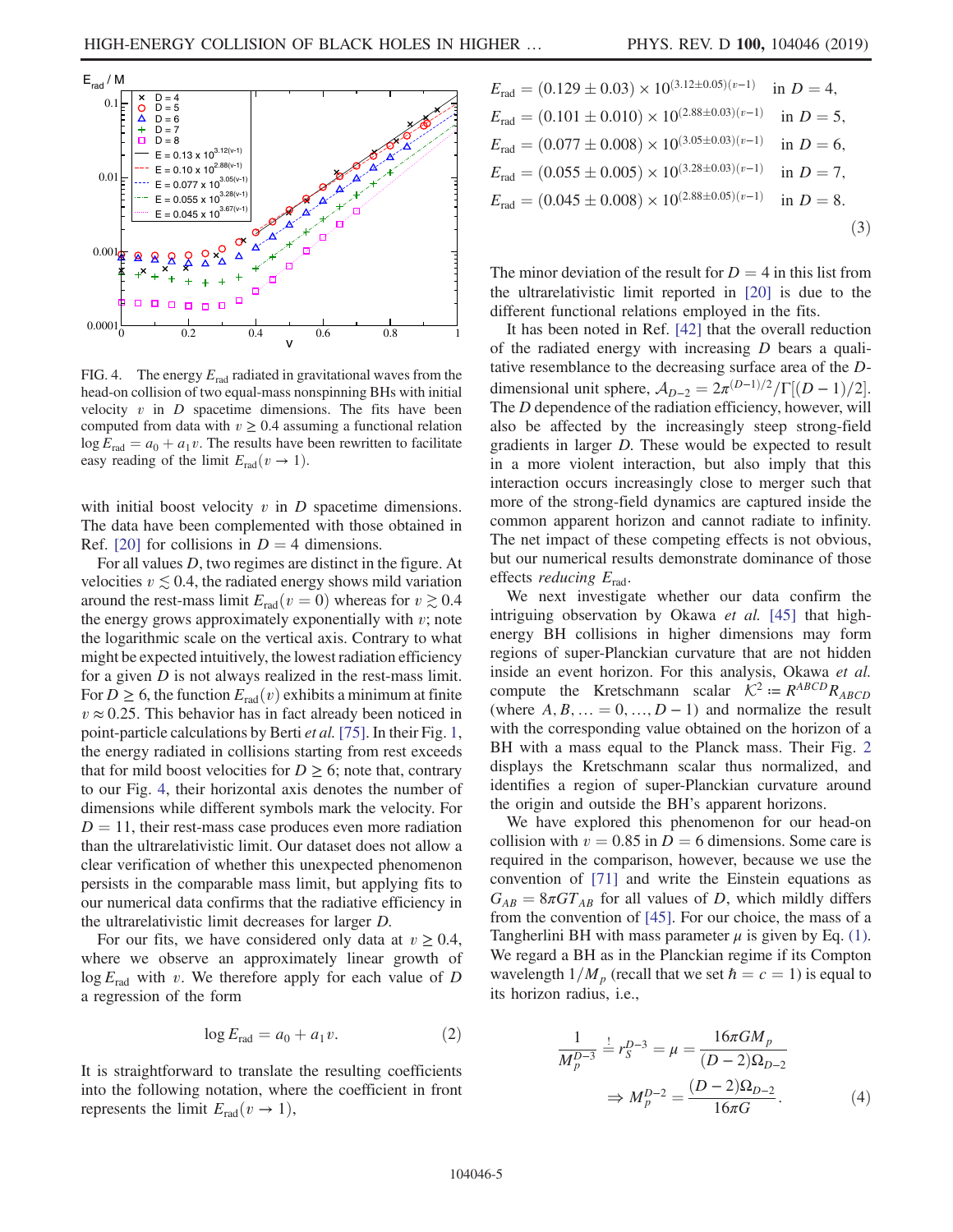<span id="page-5-1"></span>

FIG. 5. The normalized Kretschmann scalar  $K/K_p$  at times  $t = 12.8R_s$  (left panel) and  $t = 13.3R_s$  (right panel) in the collision of a binary with  $v = 0.85$  in  $D = 6$  dimensions. The light-blue lines show the apparent horizon. At  $t = 12.8R_S$  two regions where  $K > 1$ form, one above and one below the collision axis, indicating that super-Planckian curvature may become visible outside the BH horizon. At  $t = 13.3$  a common horizon has formed and engulfed this region.

For  $D = 6$ , we thus obtain for the Planck mass  $M_p^4 = 2\pi/(3G)$ . The Kretschmann scalar on the horizon<br>of a Tangherlini BH in  $D = 6$  dimensions is of a Tangherlini BH in  $D = 6$  dimensions is

$$
\mathcal{K}^2 = \frac{240\mu^2}{r^{10}}.
$$
 (5)

In this expression we first substitute for  $\mu$  in terms of the BH mass through Eq.  $(1)$ , and then insert for *M* the Planck mass  $M_p$  obtained from Eq. [\(4\)](#page-4-1). The result gives the Kretschmann scalar on the horizon of a BH with mass  $M_p$  as

$$
\mathcal{K}_p^2 = \frac{180\pi}{G}.\tag{6}
$$

Following Ref. [\[45\]](#page-9-1) we have computed the normalized  $K/K_p$  and show in Fig. [5](#page-5-1) the result in the xy plane; we recall that this plane is orthogonal to the z direction, i.e., the quasiradial direction associated with our rotational isometry [\[61\].](#page-9-7) The apparent horizon is displayed in the figure with light blue, dashed curves and contains the regions of highest curvature. Shortly before we first find a common apparent horizon, however, two regions of significant curvature  $K >$  $\mathcal{K}_p$  have formed above and below the collision axis (left panel in Fig. [5](#page-5-1)). This region is eventually enclosed inside the common apparent horizon that we first observe at  $t =$  $13.3R<sub>S</sub>$  in the right panel. Our evidence for regions of super-Planckian curvature is less strong than that presented in [\[45\]](#page-9-1) because our failure to find an apparent horizon at  $t = 12.8R<sub>S</sub>$  in the left panel of Fig. [5](#page-5-1) does not prove that an apparent horizon does not exist. The simulation presented in [\[45\],](#page-9-1) in contrast, represents a scattering configuration, which demonstrates more clearly that a common horizon is not present at the time of super-Planckian curvature. Nonetheless, our results support their observations, and indicate that super-Planckian curvature outside a cloaking horizon may also form in head-on collisions of BHs and in  $D > 5$ . Theoretically, there is no reason why super-Planckian curvature outside a BH horizon cannot occur in  $D = 4$ , but we are not aware of a case where this has been observed.

#### IV. CONCLUSIONS

<span id="page-5-0"></span>In this study we have modeled head-on collisions of nonspinning, equal-mass BH binaries with boost velocities up to  $v_{\text{max}} = 0.91$  (0.85, 0.8, 0.7) in  $D = 5$  (6, 7, 8) spacetime dimensions. By using initial data constructed from superposed Lorentz boosted Tangherlini BH solutions in isotropic coordinates, we have managed to significantly reduce the amount of spurious gravitational radiation as compared with conformally flat initial data of the Bowen-York type. We have verified the suitability of these initial data by confirming conservation of the total mass energy and convergence of the Einstein constraints (Figs. [1](#page-2-1) and [2](#page-3-1)). We estimate the relative numerical error of our results to be about  $2.5\%$  (Fig. [3](#page-3-2), Sec. [III A\)](#page-2-0). By also including previous results obtained for boosted head-on collisions in  $D = 4$ dimensions [\[20\]](#page-8-9), our main findings are summarized as follows.

(a) Independent of the number of spacetime dimensions, we identify two distinct regimes: For initial boosts  $v \lesssim 0.4$ , the radiated GW energy only mildly deviates from the limit of collisions starting from rest. For  $v \gtrsim 0.4$ , the radiated energy grows approximately exponentially with the velocity parameter  $v$  (Fig. [4](#page-4-0)).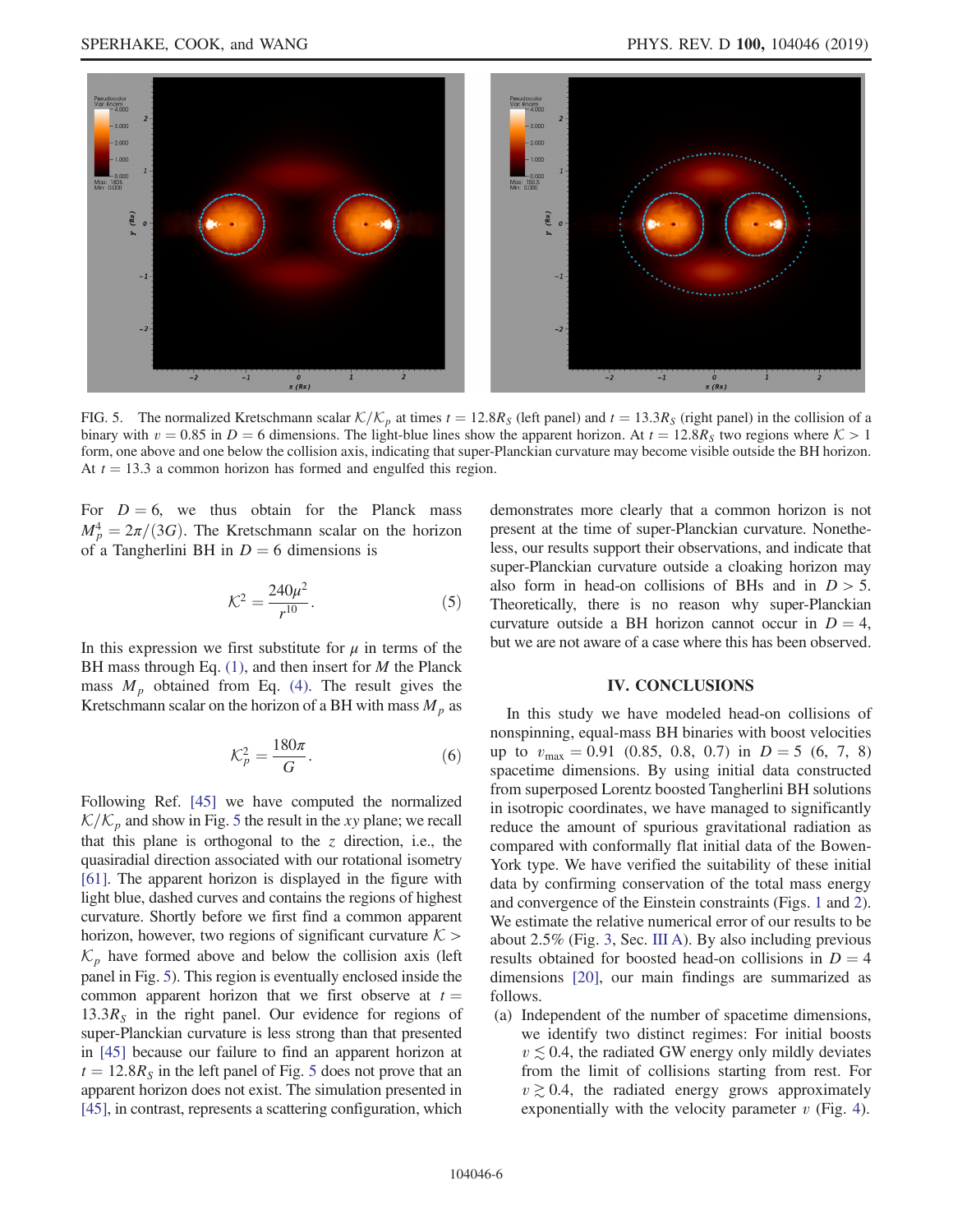- (b) In agreement with point-particle calculations [\[75\]](#page-9-19), we find that for  $D \ge 6$ , the radiated energy as a function of initial velocity reaches a local minimum for mild but finite boosts  $v \approx 0.25$  (Fig. [4\)](#page-4-0).
- (c) By extrapolating the numerical results to the ultrarelativistic limit  $v \to 1$ , we find that head-on collisions of equal-mass, nonspinning BHs radiate 12.9%, 10.1%, 7.7%, 5.5%, 4.5% of the total energy in the center-ofmass frame, respectively, in  $D = 4, 5, 6, 7, 8$  dimensions; see Eq. [\(3\)](#page-4-2).
- (d) By computing the Kretschmann curvature scalar for head-on collisions in  $D = 6$  dimensions with initial boost  $v = 0.85$ , we identify regions with super-Planckian curvature outside the apparent horizon, supporting previous numerical results [\[45\]](#page-9-1) which show "visible" regions of super-Planckian curvature in grazing BH collisions in  $D = 5$ .

Our results for the radiated energy demonstrate that highenergy collisions of BHs can radiate considerable amounts of energy even in higher dimensions. On the other hand, the values we find are significantly lower than the remarkable  $E_{\text{rad}}/M = \frac{1}{2} - \frac{1}{D}$  formula derived from first-order perturba-<br>tive calculations of shock-wave collisions [17.18]. In tive calculations of shock-wave collisions [\[17,18\].](#page-8-20) In  $D = 4$ , the inclusion of second-order terms in the perturbative calculations has lowered the radiation estimate from  $E_{\text{rad}}^{(1)} = 25\%$  to  $E_{\text{rad}}^{(2)} = 16.4\%$  [\[12,14\]](#page-8-21). First steps have been taken to extend the  $D > 4$  case to second order [\[18\].](#page-8-22) It will be interesting to see if estimates of the total radiated energy will lead to a similar reduction and, thus, close the gap between numerical relativity and shock-wave calculations. Our numerical results suggest that relatively simple BH production scenarios based on cross sections derived from the (higher-dimensional) Schwarzschild radius [\[5,76\]](#page-8-23) would require only mild modifications by a factor close to unity in order to account for energy loss through gravitational radiation.

Results in  $D = 4$  have shown that grazing collisions may emit gravitational waves more efficiently than the head-on limit; to compute whether this also holds in higher dimensions is one of the main questions to be addressed in future work. A further extension of our work may consider boosted collisions of BHs in higher-dimensional Lovelock gravity following the BH solutions and formalism of Refs. [\[77](#page-9-21)–79]. Such a program, however, might require more investigation to ensure availability of a well-posed initial-value formulation [\[80,81\]](#page-9-22).

## ACKNOWLEDGMENTS

This work was supported by the European Union's H2020 ERC Consolidator Grant "Matter and Strong-Field Gravity: New Frontiers in Einstein's Theory," Grant Agreement No. MaGRaTh-646597, funding from the European Union's Horizon 2020 research and innovation program under Marie Skłodowska-Curie Grant Agreement No. 690904, COST Action Grant No. CA16104, from STFC Consolidator Grant No. ST/ P000673/1, the SDSC Comet and TACC Stampede2 clusters through NSF-XSEDE Grant No. PHY-090003, and Cambridge's CSD3 system through STFC Capital Grants No. ST/P002307/1 and No. ST/R002452/1 and STFC Operations Grant No. ST/R00689X/1. D. W. acknowledges support from a Trinity College Summer Research Fellowship. W. C. is supported by Simons Foundation Grant No. 548512, and the Princeton Gravity Initiative.

## APPENDIX: INITIAL DATA FOR BOOSTED BLACK-HOLE BINARIES

In this section we need a wider set of indices to distinguish between spacetime and spatial, as well as between on- and off-domain spatial indices. More specifically, we use capital early (middle) latin indices to cover all spacetime (spatial) dimensions. Lowercase middle latin indices cover the three spatial directions inside our computational domain, and early latin indices the extra dimensions outside the computational domain. Greek indices include time and the on-domain directions. For D spacetime dimensions, our indices therefore have the following ranges:

$$
A, B, ... = 0, ..., D - 1, \t I, J, ... = 1, ..., D - 1,
$$
  

$$
i, j, ... = 1, 2, 3, \t a, b, ... = 4, ..., D - 1,
$$
  

$$
\alpha, \beta, ... = 0, 1, 2, 3.
$$
 (A1)

<span id="page-6-1"></span>Our starting point is the Tangherlini metric that describes a D-dimensional, spherically symmetric BH with mass parameter  $\mu$  in radial gauge and polar slicing,

$$
ds^{2} = -\left(1 - \frac{\mu}{R^{D-3}}\right)dt^{2} + \left(1 - \frac{\mu}{R^{D-3}}\right)^{-1}dR^{2} + R^{2}d\omega_{D-2}^{2},
$$
\n(A2)

where  $d\omega_{D-2}^2$  denotes the line element of the  $D-2$  sphere. The metric in isotropic coordinates is obtained by transforming the radial coordinate according to

$$
R = r \left( 1 + \frac{\mu}{4r^{D-3}} \right)^{\frac{2}{D-3}},
$$
 (A3)

<span id="page-6-0"></span>which leads to the metric

$$
ds^{2} = -\Omega^{2} \Psi^{-2} dt^{2} + \Psi^{\frac{4}{D-3}}(dr^{2} + r^{2} d\omega_{D-2}^{2})
$$
  
=  $-\Omega^{2} \Psi^{-2} dt^{2} + \Psi^{\frac{4}{D-3}}[(dx^{1})^{2} + \dots + (dx^{D-1})^{2}],$   
 $\Omega = 1 - \frac{\mu}{4r^{D-3}}, \qquad \Psi = 1 + \frac{\mu}{4r^{D-3}},$  (A4)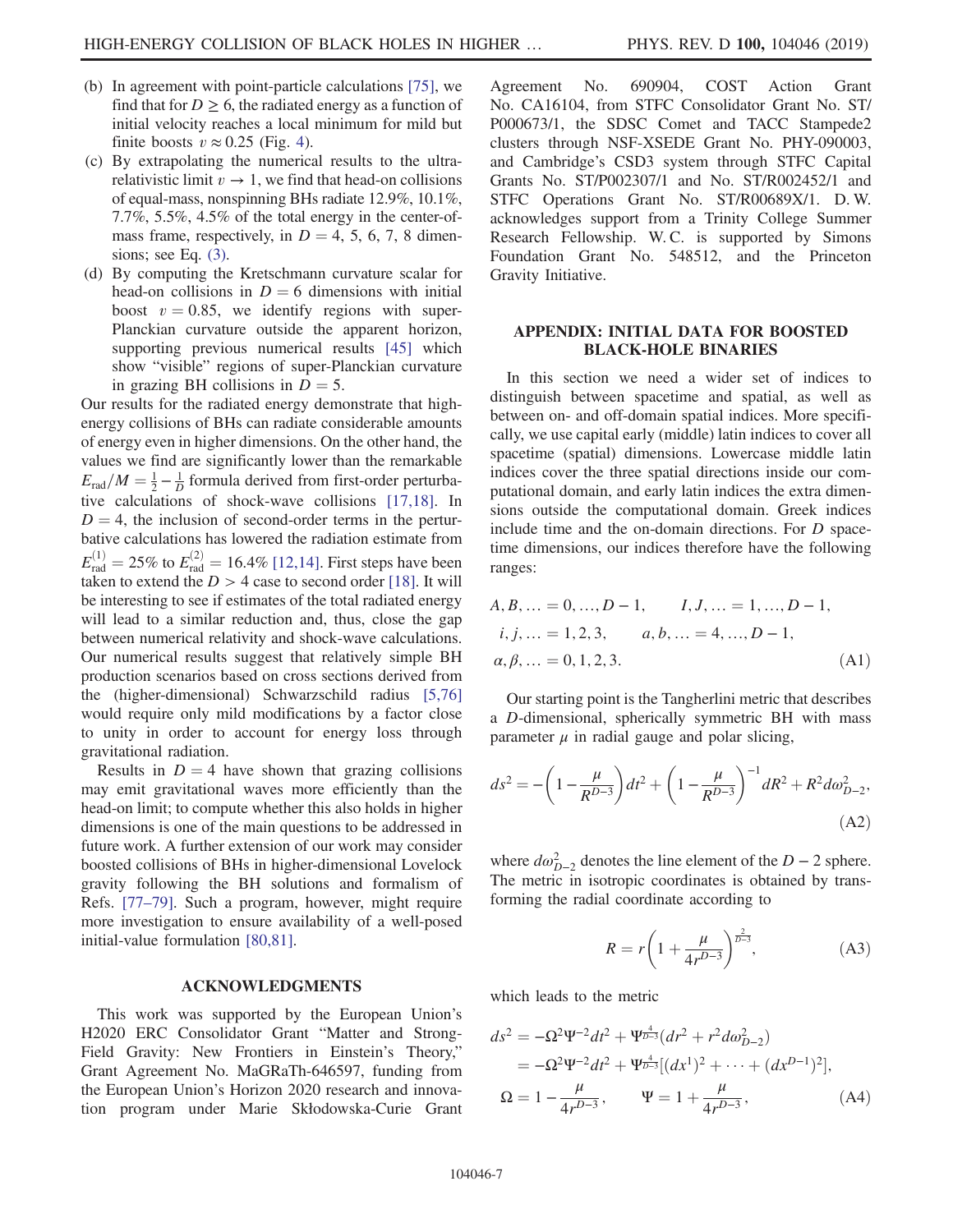where  $x^1, ..., x^{D-1}$  are standard Cartesian coordinates with  $r^2 = (x^1)^2 + \cdots + (x^{D-1})^2$ .

<span id="page-7-0"></span>In the ADM formalism [\[11,82\]](#page-8-5), the spacetime metric is written in terms of the lapse function  $\alpha$ , the shift vector  $\beta^I$ and the spatial metric  $\gamma_{IJ}$  according to

$$
g_{AB} = \left(\begin{array}{c|cc} -\alpha^2 + \beta_M \beta^M & \beta_J \\ \beta_I & \gamma_{IJ} \end{array}\right)
$$
  
= 
$$
\left(\begin{array}{c|cc} -\alpha^2 + \beta_m \beta^m & \beta_J & 0 \\ \beta_i & \gamma_{ij} & 0 \\ 0 & 0 & \gamma_{ww} \delta_{ab} \end{array}\right), \quad (A5)
$$

<span id="page-7-1"></span>where the first expression is general, and the second accounts for the simplifications due to  $SO(D-3)$  isometry. For the inverse metric we likewise have

$$
g^{AB} = \left(\frac{-\alpha^{-2}}{\alpha^{-2}\beta^{I}} \left| \frac{\alpha^{-2}\beta^{J}}{\gamma^{IJ} - \alpha^{-2}\beta^{I}\beta^{J}} \right.\right)
$$

$$
= \left(\frac{\alpha^{-2}}{\alpha^{-2}\beta^{i}} \left| \frac{\alpha^{-2}\beta^{j}}{\gamma^{ij} - \alpha^{-2}\beta^{i}\beta^{j}} \right| \left| \frac{\alpha}{\gamma^{ww}\delta^{ab}} \right.\right). (A6)
$$

Here w is not an index:  $\gamma_{ww}$  and  $\gamma_{ww} = 1/\gamma_{ww}$  merely denote the single extra variable for the metric and inverse metric needed to describe the geometry in the extra dimensions. We also note that  $\gamma^{ij}$  is the inverse of  $\gamma_{ij}$ , and  $\gamma^{IJ}$  the inverse of  $\gamma_{IJ}$ .

By equating Eqs. [\(A5\)](#page-7-0) and [\(A6\)](#page-7-1) with the Cartesian metric of Eq. [\(A4\),](#page-6-0) we obtain the components for the lapse, shift and spatial metric

$$
\alpha = \Omega \Psi^{-1}, \qquad \beta^{i} = \beta^{a} = 0,
$$
  
\n
$$
\gamma_{ij} = \Psi_{\rho=3}^{\frac{4}{D-3}} \delta_{ij}, \qquad \gamma_{ia} = 0,
$$
  
\n
$$
\gamma_{ab} = \gamma_{ww} \delta_{ab}, \qquad \gamma_{ww} = \Psi_{\rho=3}^{\frac{4}{D-3}}.
$$
\n(A7)

<span id="page-7-2"></span>The extrinsic curvature has a more complicated relation to the metric and also involves derivatives. We use the sign convention where

$$
K_{IJ} = -\frac{1}{2\alpha} (\partial_0 \gamma_{IJ} - \beta^M \partial_M \gamma_{IJ} - \gamma_{MJ} \partial_I \beta^M - \gamma_{IM} \partial_J \beta^M).
$$
(A8)

Applied to the Tangherlini metric [\(A4\),](#page-6-0) however, one directly finds that  $K_{IJ} = 0$ , because the metric is time independent and has zero shift vector.

The next step in our initial data construction consists of applying a Lorentz boost to the Tangherlini metric in Cartesian coordinates. For this purpose we consider an observer  $\mathcal O$  in the rest frame of the BH, and a second observer  $\tilde{\mathcal{O}}$  who moves with velocity  $-v^I$  relative to  $\mathcal{O}$ . The transformation between the two frames is given by

$$
x^{\tilde{A}} = \Lambda^{\tilde{A}}{}_{E} x^{E} + x_0^{\tilde{A}} \Leftrightarrow x^{E} = \Lambda^{E}{}_{\tilde{A}} (x^{\tilde{A}} - x_0^{\tilde{A}}), \quad (A9)
$$

where

$$
\Lambda^{\tilde{A}}_{E} = \begin{pmatrix} \frac{\Lambda^{\tilde{a}}_{e}}{0} & 0\\ 0 & \delta^{\tilde{a}}_{e} \end{pmatrix}
$$

$$
= \begin{pmatrix} \frac{\gamma}{\gamma v^{i}} & \frac{\gamma v_{j}}{\delta^{i} + (\gamma - 1) \frac{v^{i} v_{j}}{|\tilde{v}|^{2}} & 0\\ 0 & 0 & \delta^{\tilde{a}}_{e} \end{pmatrix}, \quad (A10)
$$

and its inverse  $\Lambda^E_{\tilde{A}}$  is obtained from the same expression by simply inverting the sign of the velocity  $v^i$ . Note that boosts in the extra dimensions are excluded here in order to preserve the  $SO(D-3)$  isometry. Without loss of generality, we will from now on set the constant offset  $x_0^{\tilde{A}}$  to zero, which merely implies synchronization of the two observers' clocks when they meet.

The metric components and their derivatives in the two frames  $\hat{O}$  and  $\tilde{O}$  are related by

$$
g_{\tilde{A}\tilde{B}} = \Lambda^E_{\tilde{A}} \Lambda^F_{\tilde{B}} g_{EF}, \qquad (A11)
$$

$$
\partial_{\tilde{C}} g_{\tilde{A}\tilde{B}} = \Lambda^G \tilde{C} \Lambda^E \tilde{A} \Lambda^F \tilde{B} \partial_G g_{EF}.
$$
 (A12)

For the eventual calculation, it is convenient to consider separately in these relations the spacetime components inside our computational domain and those corresponding to the off-domain directions  $x^a$ . This leads to the following transformation rules for the metric, its inverse and its partial derivatives,

$$
g_{\tilde{\alpha}\tilde{\beta}} = \Lambda^{\mu}{}_{\tilde{\alpha}} \Lambda^{\nu}{}_{\tilde{\beta}} g_{\mu\nu}, \qquad g_{\tilde{a}\tilde{b}} = \delta_{\tilde{a}\tilde{b}} g_{ww}, g^{\tilde{\alpha}\tilde{\beta}} = \Lambda^{\tilde{\alpha}}{}_{\mu} \Lambda^{\tilde{\beta}}{}_{\nu} g^{\mu\nu}, \qquad g^{\tilde{a}\tilde{b}} = \delta^{\tilde{a}\tilde{b}} g^{ww}, \partial_{\tilde{\gamma}} g_{\tilde{\alpha}\tilde{\beta}} = \Lambda^{\lambda}{}_{\tilde{\gamma}} \Lambda^{\mu}{}_{\tilde{\alpha}} \Lambda^{\nu}{}_{\tilde{\beta}} \partial_{\lambda} g_{\mu\nu}, \qquad \partial_{\tilde{\gamma}} g_{\tilde{a}\tilde{b}} = \Lambda^{\lambda}{}_{\tilde{\gamma}} \delta_{\tilde{a}\tilde{b}} \partial_{\lambda} g_{ww},
$$
\n(A13)

with all other components and derivatives being manifestly zero. The ADM variables in the boosted frame  $\ddot{\mathcal{O}}$  can then be read off from these expressions through the relations [\(A5\),](#page-7-0) [\(A6\)](#page-7-1) and [\(A8\)](#page-7-2), which hold in exactly the same form in the new coordinates  $x^{\tilde{\alpha}}$ . This gives us

$$
\tilde{\alpha} = (-g^{\tilde{0}\tilde{0}})^{-1/2}, \qquad \beta_{\tilde{i}} = g_{\tilde{0}\tilde{i}}, \qquad \gamma_{\tilde{i}\tilde{j}} = g_{\tilde{i}\tilde{j}},
$$
  
\n
$$
\gamma_{\tilde{a}\tilde{b}} = \gamma_{\tilde{w}\tilde{w}} \delta_{\tilde{a}\tilde{b}}, \qquad \gamma_{\tilde{w}\tilde{w}} = g_{\tilde{w}\tilde{w}} = g_{ww},
$$
  
\n
$$
K_{\tilde{i}\tilde{j}} = \frac{-1}{2\tilde{\alpha}} (\partial_{\tilde{0}} \gamma_{\tilde{i}\tilde{j}} - \beta^{\tilde{m}} \partial_{\tilde{m}} \gamma_{\tilde{i}\tilde{j}} - \gamma_{\tilde{m}\tilde{j}} \partial_{\tilde{i}} \beta^{\tilde{m}} - \gamma_{\tilde{i}\tilde{m}} \partial_{\tilde{j}} \beta^{\tilde{m}}),
$$
  
\n
$$
K_{\tilde{a}\tilde{b}} = K_{\tilde{w}\tilde{w}} \delta_{\tilde{a}\tilde{b}},
$$
  
\n
$$
K_{\tilde{w}\tilde{w}} = \frac{-1}{2\tilde{\alpha}} \left( \partial_{\tilde{0}} \gamma_{\tilde{w}\tilde{w}} - \beta^{\tilde{m}} \partial_{\tilde{m}} \gamma_{\tilde{w}\tilde{w}} - 2 \gamma_{\tilde{w}\tilde{w}} \frac{\beta^{\tilde{z}}}{\tilde{z}} \right).
$$
  
\n(A14)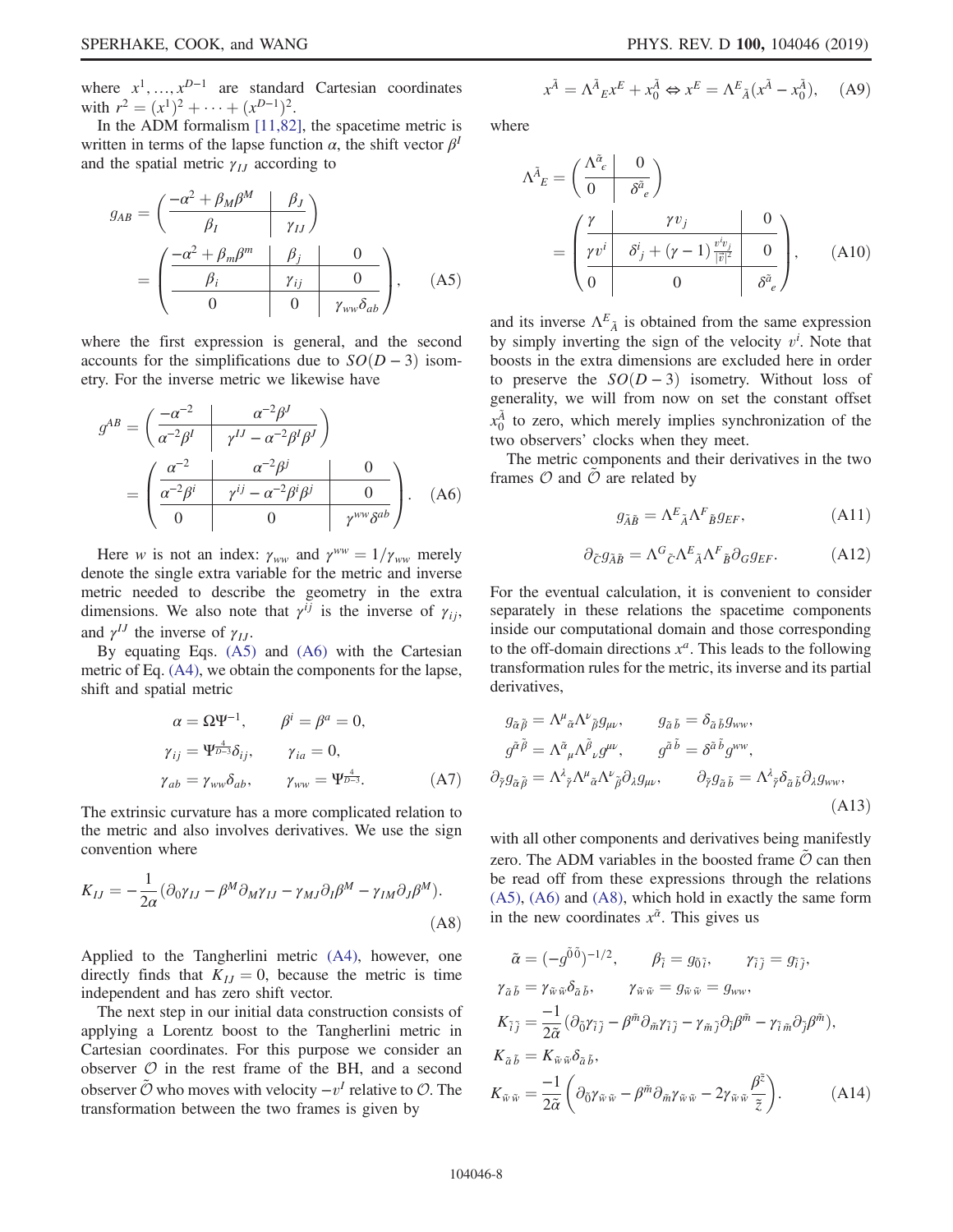Note that we have put a tilde on the index free lapse function  $\tilde{\alpha}$  to distinguish it from the lapse  $\alpha$  in the rest frame  $\mathcal{O}$ , and that we have used in the last line the relation [\[61\]](#page-9-7)

$$
\partial_a \beta^c = \frac{\beta^z}{z} \delta_a{}^c,\tag{A15}
$$

valid for  $SO(D-3)$  isometry.

This transformation allows us to compute the initial data for a single boosted BH. For binary data, we compute such a solution for two BHs  $\mathcal A$  and  $\mathcal B$  with opposite boost velocities  $v_B^i = -v_A^i$  and initially located at positions  $v_A^i = v_A^i$  which gives us the center of mess tions  $x_A^i = -x_B^i$ , which gives us the center-of-mass<br>frame for equal-mass BHs. Following [83], we construct frame for equal-mass BHs. Following [\[83\]](#page-9-23), we construct superposed binary data from the two individual solutions according to

$$
\gamma_{\tilde{i}\tilde{j}} = \gamma_{\tilde{i}\tilde{j}}^A + \gamma_{\tilde{i}\tilde{j}}^B - \delta_{\tilde{i}\tilde{j}},
$$
  
\n
$$
\hat{K}^{\tilde{i}}{}_{\tilde{j}} = K^{\tilde{i}}{}_{\tilde{j}}^A + K^{\tilde{i}}{}_{\tilde{j}}^B,
$$
  
\n
$$
K_{\tilde{i}\tilde{j}} = \frac{1}{2} (\gamma_{\tilde{i}\tilde{m}} \hat{K}^{\tilde{m}}{}_{\tilde{j}} + \gamma_{\tilde{j}\tilde{m}} \hat{K}^{\tilde{m}}{}_{\tilde{i}}).
$$
 (A16)

Instead of superposing the lapse and shift vector in an analogous way, we initialize the lapse in terms of the conformal factor of the BSSNOK formulation,  $\tilde{\alpha} = \sqrt{\tilde{\chi}}$ ,<br> $\tilde{\kappa} = (dx \mu)^{-1/(D-1)}$  and set the initial shift to zero,  $\theta^{\tilde{i}} = 0$ .  $\tilde{\chi} = (\det \gamma_{\tilde{i}\tilde{j}})^{-1/(D-1)}$ , and set the initial shift to zero,  $\beta^{\tilde{i}} = 0$ .

- <span id="page-8-0"></span>[1] N. Arkani-Hamed, S. Dimopoulos, and G. R. Dvali, [Phys. Lett. B](https://doi.org/10.1016/S0370-2693(98)00466-3) 429, 263 (1998).
- [2] I. Antoniadis, [Phys. Lett. B](https://doi.org/10.1016/0370-2693(90)90617-F) **246**, 377 (1990).
- [3] I. Antoniadis, N. Arkani-Hamed, S. Dimopoulos, and G. R. Dvali, [Phys. Lett. B](https://doi.org/10.1016/S0370-2693(98)00860-0) 436, 257 (1998).
- <span id="page-8-1"></span>[4] T. Banks and W. Fischler, [arXiv:hep-th/9906038.](https://arXiv.org/abs/hep-th/9906038)
- <span id="page-8-23"></span>[5] S. B. Giddings and S. Thomas, [Phys. Rev. D](https://doi.org/10.1103/PhysRevD.65.056010) 65, 056010 [\(2002\).](https://doi.org/10.1103/PhysRevD.65.056010)
- [6] S. Dimopoulos and G. Landsberg, [Phys. Rev. Lett.](https://doi.org/10.1103/PhysRevLett.87.161602) 87, [161602 \(2001\).](https://doi.org/10.1103/PhysRevLett.87.161602)
- <span id="page-8-3"></span><span id="page-8-2"></span>[7] S. W. Hawking, [Phys. Rev. Lett.](https://doi.org/10.1103/PhysRevLett.26.1344) 26, 1344 (1971).
- [8] R. Penrose, lecture at the Cambridge University Seminar, Cambridge, England, 1974 (to be published).
- <span id="page-8-7"></span><span id="page-8-4"></span>[9] P. D. D'Eath and P. N. Payne, [Phys. Rev. D](https://doi.org/10.1103/PhysRevD.46.658) 46, 658 (1992).
- [10] D. M. Eardley and S. B. Giddings, [Phys. Rev. D](https://doi.org/10.1103/PhysRevD.66.044011) 66, 044011 [\(2002\).](https://doi.org/10.1103/PhysRevD.66.044011)
- <span id="page-8-5"></span>[11] R. Arnowitt, S. Deser, and C. W. Misner, in Gravitation an Introduction to Current Research, edited by L. Witten (John Wiley, New York, 1962), pp. 227–265.
- <span id="page-8-21"></span>[12] P. D. D'Eath, [Phys. Rev. D](https://doi.org/10.1103/PhysRevD.18.990) 18, 990 (1978).
- [13] P. D. D'Eath and P. N. Payne, [Phys. Rev. D](https://doi.org/10.1103/PhysRevD.46.675) 46, 675 (1992).
- <span id="page-8-6"></span>[14] P. D. D'Eath and P. N. Payne, [Phys. Rev. D](https://doi.org/10.1103/PhysRevD.46.694) 46, 694 (1992).
- [15] C. Herdeiro, M.O.P. Sampaio, and C. Rebelo, [J. High](https://doi.org/10.1007/JHEP07(2011)121) [Energy Phys. 07 \(2011\) 121.](https://doi.org/10.1007/JHEP07(2011)121)
- [16] F. S. Coelho, C. Herdeiro, C. Rebelo, and M. Sampaio, Phys. Rev. D 87[, 084034 \(2013\)](https://doi.org/10.1103/PhysRevD.87.084034).
- <span id="page-8-20"></span>[17] F. S. Coelho, C. Herdeiro, and M. O. P. Sampaio, [Phys. Rev.](https://doi.org/10.1103/PhysRevLett.108.181102) Lett. 108[, 181102 \(2012\)](https://doi.org/10.1103/PhysRevLett.108.181102).
- <span id="page-8-22"></span>[18] F. S. Coelho, C. Herdeiro, and M. O. P. Sampaio, [J. High](https://doi.org/10.1007/JHEP12(2014)119) [Energy Phys. 12 \(2014\) 119.](https://doi.org/10.1007/JHEP12(2014)119)
- <span id="page-8-8"></span>[19] P. Anninos, D. Hobill, E. Seidel, L. Smarr, and W.-M. Suen, [Phys. Rev. Lett.](https://doi.org/10.1103/PhysRevLett.71.2851) 71, 2851 (1993).
- <span id="page-8-9"></span>[20] U. Sperhake, V. Cardoso, F. Pretorius, E. Berti, and J.A. González, Phys. Rev. Lett. 101[, 161101 \(2008\)](https://doi.org/10.1103/PhysRevLett.101.161101).
- <span id="page-8-10"></span>[21] U. Sperhake, E. Berti, V. Cardoso, and F. Pretorius, [Phys.](https://doi.org/10.1103/PhysRevD.93.044012) Rev. D 93[, 044012 \(2016\)](https://doi.org/10.1103/PhysRevD.93.044012).
- <span id="page-8-11"></span>[22] J. Healy, I. Ruchlin, C. O. Lousto, and Y. Zlochower, [Phys.](https://doi.org/10.1103/PhysRevD.94.104020) Rev. D 94[, 104020 \(2016\)](https://doi.org/10.1103/PhysRevD.94.104020).
- <span id="page-8-12"></span>[23] M. Shibata, H. Okawa, and T. Yamamoto, [Phys. Rev. D](https://doi.org/10.1103/PhysRevD.78.101501) 78, [101501\(R\) \(2008\)](https://doi.org/10.1103/PhysRevD.78.101501).
- [24] U. Sperhake, V. Cardoso, F. Pretorius, E. Berti, T. Hinderer, and N. Yunes, Phys. Rev. Lett. 103[, 131102 \(2009\)](https://doi.org/10.1103/PhysRevLett.103.131102).
- [25] U. Sperhake, E. Berti, V. Cardoso, and F. Pretorius, [Phys.](https://doi.org/10.1103/PhysRevLett.111.041101) Rev. Lett. 111[, 041101 \(2013\).](https://doi.org/10.1103/PhysRevLett.111.041101)
- <span id="page-8-13"></span>[26] K. Glampedakis and D. Kennefick, [Phys. Rev. D](https://doi.org/10.1103/PhysRevD.66.044002) 66, 044002 [\(2002\).](https://doi.org/10.1103/PhysRevD.66.044002)
- [27] F. Pretorius and D. Khurana, [Classical Quantum Gravity](https://doi.org/10.1088/0264-9381/24/12/S07) 24, [S83 \(2007\).](https://doi.org/10.1088/0264-9381/24/12/S07)
- <span id="page-8-14"></span>[28] M. W. Choptuik and F. Pretorius, [Phys. Rev. Lett.](https://doi.org/10.1103/PhysRevLett.104.111101) 104, [111101 \(2010\).](https://doi.org/10.1103/PhysRevLett.104.111101)
- [29] W. E. East and F. Pretorius, [Phys. Rev. Lett.](https://doi.org/10.1103/PhysRevLett.110.101101) 110, 101101 [\(2013\).](https://doi.org/10.1103/PhysRevLett.110.101101)
- [30] L. Rezzolla and K. Takami, [Classical Quantum Gravity](https://doi.org/10.1088/0264-9381/30/1/012001) 30, [012001 \(2013\).](https://doi.org/10.1088/0264-9381/30/1/012001)
- <span id="page-8-19"></span><span id="page-8-15"></span>[31] F. Pretorius, Phys. Rev. Lett. **95**[, 121101 \(2005\).](https://doi.org/10.1103/PhysRevLett.95.121101)
- [32] J. G. Baker, J. Centrella, D.-I. Choi, M. Koppitz, and J. van Meter, Phys. Rev. Lett. 96[, 111102 \(2006\).](https://doi.org/10.1103/PhysRevLett.96.111102)
- [33] M. Campanelli, C.O. Lousto, P. Marronetti, and Y. Zlochower, Phys. Rev. Lett. 96[, 111101 \(2006\)](https://doi.org/10.1103/PhysRevLett.96.111101).
- <span id="page-8-16"></span>[34] V. Cardoso, L. Gualtieri, C. Herdeiro, and U. Sperhake, [Living Rev. Relativity](https://doi.org/10.1007/lrr-2015-1) 18, 1 (2015).
- [35] L. Barack et al., [Classical Quantum Gravity](https://doi.org/10.1088/1361-6382/ab0587) 36, 143001 [\(2019\).](https://doi.org/10.1088/1361-6382/ab0587)
- <span id="page-8-17"></span>[36] M. Shibata and H. Yoshino, [Phys. Rev. D](https://doi.org/10.1103/PhysRevD.81.104035) 81, 104035 [\(2010\).](https://doi.org/10.1103/PhysRevD.81.104035)
- [37] L. Lehner and F. Pretorius, [Phys. Rev. Lett.](https://doi.org/10.1103/PhysRevLett.105.101102) **105**, 101102 [\(2010\).](https://doi.org/10.1103/PhysRevLett.105.101102)
- [38] P. Figueras, M. Kunesch, and S. Tunyasuvunakool, [Phys.](https://doi.org/10.1103/PhysRevLett.116.071102) Rev. Lett. 116[, 071102 \(2016\).](https://doi.org/10.1103/PhysRevLett.116.071102)
- [39] P. Figueras, M. Kunesch, L. Lehner, and S. Tunyasuvunakool, Phys. Rev. Lett. 118[, 151103 \(2017\).](https://doi.org/10.1103/PhysRevLett.118.151103)
- [40] H. Bantilan, P. Figueras, M. Kunesch, and R. Panosso Macedo, Phys. Rev. D 100[, 086014 \(2019\)](https://doi.org/10.1103/PhysRevD.100.086014).
- <span id="page-8-18"></span>[41] H. Witek, M. Zilhão, L. Gualtieri, V. Cardoso, C. Herdeiro, A. Nerozzi, and U. Sperhake, [Phys. Rev. D](https://doi.org/10.1103/PhysRevD.82.104014) 82, 104014 [\(2010\).](https://doi.org/10.1103/PhysRevD.82.104014)